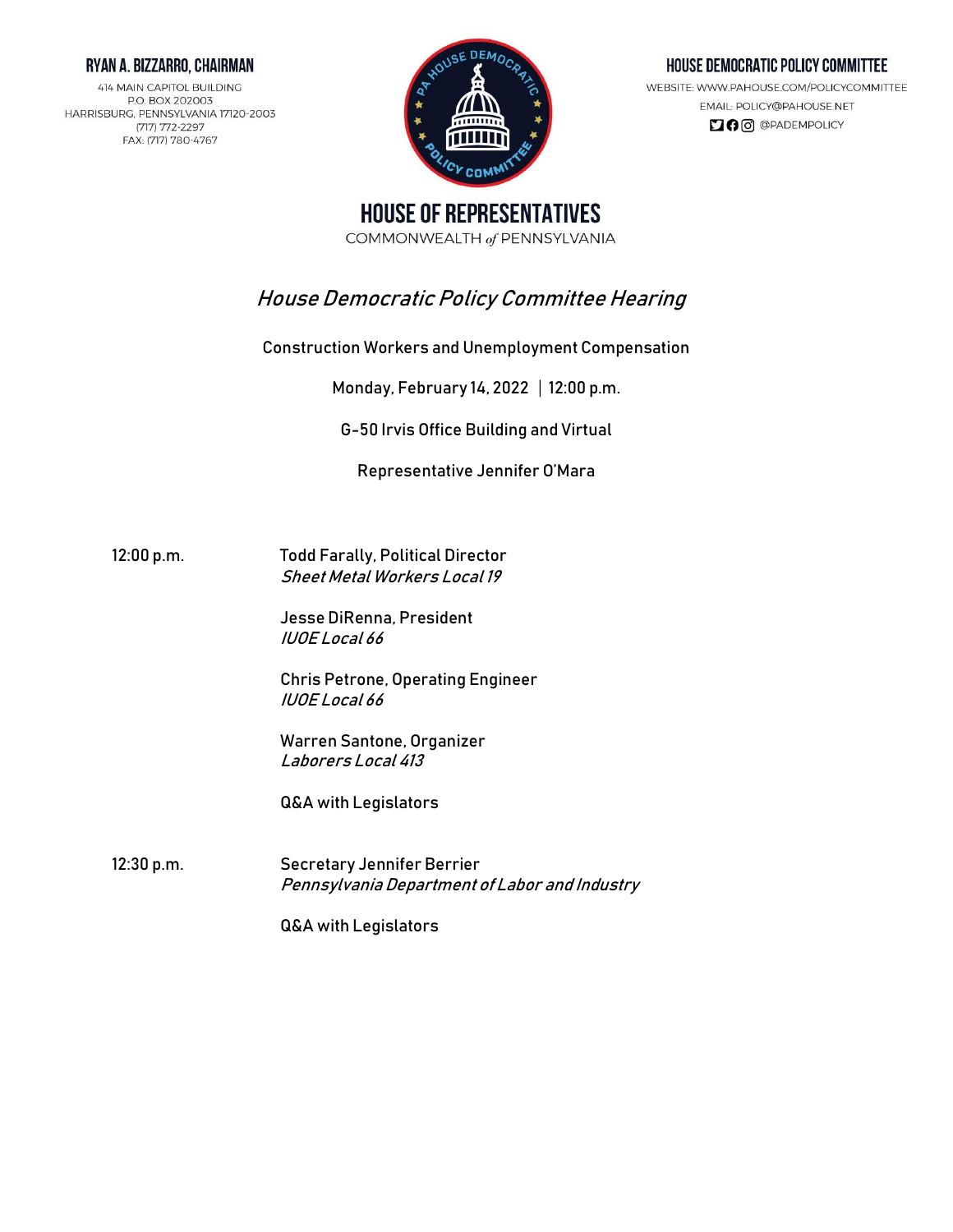## RYAN A. BIZZARRO, CHAIRMAN

414 MAIN CAPITOL BUILDING P.O. BOX 202003 HARRISBURG, PENNSYLVANIA 17120-2003 (717) 772-2297 FAX: (717) 780-4767



#### HOUSE DEMOCRATIC POLICY COMMITTEE

WEBSITE: WWW.PAHOUSE.COM/POLICYCOMMITTEE EMAIL: POLICY@PAHOUSE.NET **DO** @PADEMPOLICY

**HOUSE OF REPRESENTATIVES** COMMONWEALTH of PENNSYLVANIA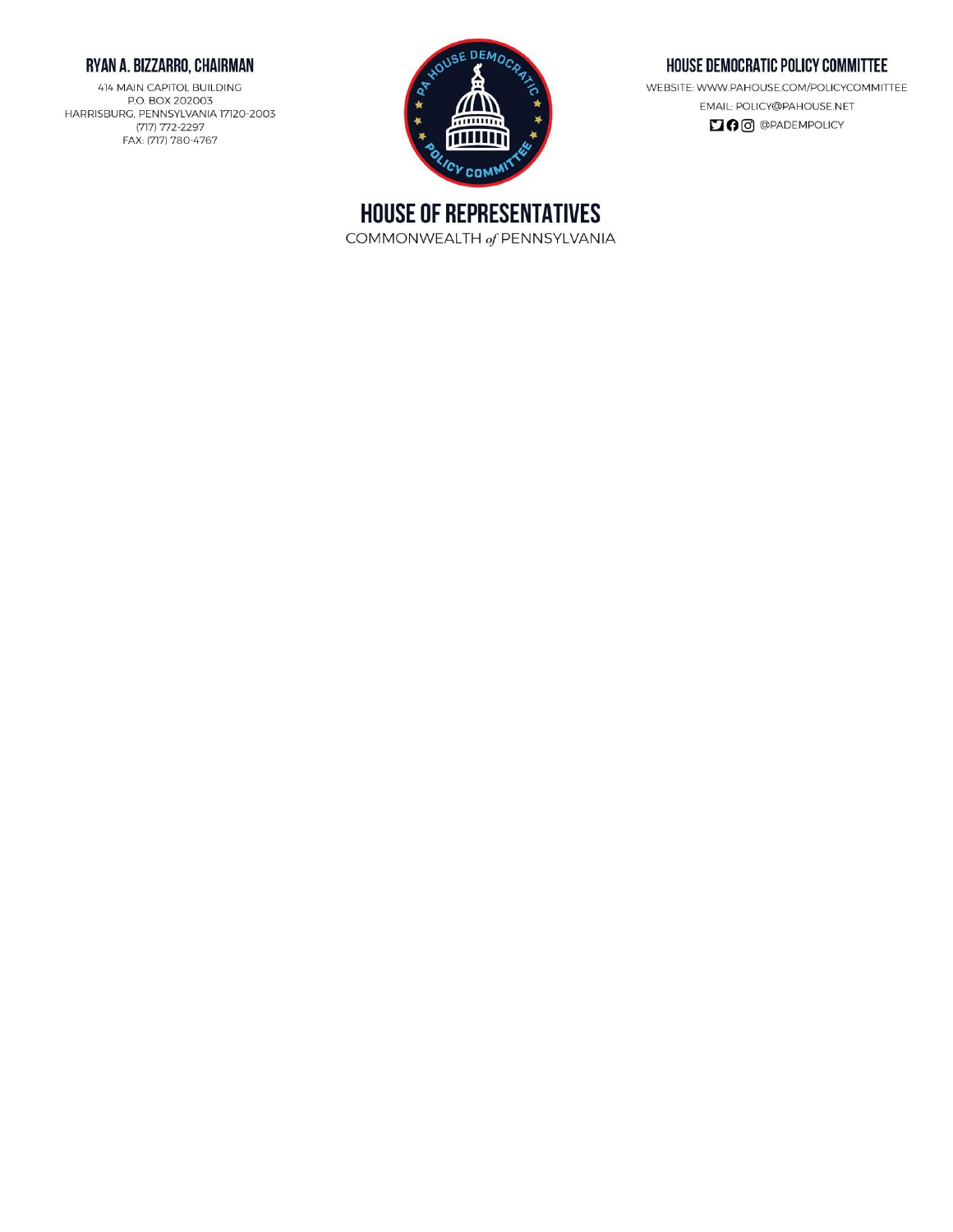## **Written Testimony of Todd Farally pertaining to the Unemployment system and Construction Workers**

Good afternoon and thank you for allowing me time to testify on UC issues and how they affect workers in the construction industry. The past two years I have been working with members of Sheet Metal Workers' Local 19 to help them rectify issues with their unemployment compensation in the Commonwealth of Pennsylvania. I understand that this has been a very challenging time for Labor & Industry and the UC system. No one saw the pandemic effecting our way of life the and the department had to rework the way in which they dealt with the public and their employees. I am not here today to deride or point the finger at anyone, because none of this has been easy on L&I, their workforce, or the general public who are experiencing these issues.

I know that no one here wants to see anyone suffer needlessly and I hope perhaps some solutions can come out of this conversation to help workers around the Commonwealth who are dealing with these issues. So, I just want to beak things down into segments describing the issues Local 19's members have experienced and some possible solutions.

### **Instances of Fraud and subsequent investigations**

As we all know there have been instances where fraud has occurred. Either a claimant attempts to open an initial claim or reopen an existing claim and they find that another party has partially or completely exhausted the benefit. Or in some cases the claimant notices that the direct deposit account was changed without their authorization.

When UC discovers or is notified of the fraudulent activity, an investigation is triggered. The problem that we are seeing here is that while the investigation is ongoing, the claimant who has been identified through various methods (ID.ME, etc) and committed no act of fraud cannot receive payments for the weeks in which they are out of work until the investigation has concluded. And I am told that these investigations can sometimes take up to 18 weeks.

This places an extreme hardship on the worker and their family. Also, from an economic standpoint this keeps money that the claimant would otherwise be spending out of their local economy. This also translates to less sales tax revenue for the Commonwealth.

A possible suggested solution for this would be if a third party such as the employer or union (if the worker is a member) could back up the worker's claim that they are in fact unemployed. So, at least during the investigation the worker is able to receive payment for their weeks they are legitimately out of work. If the investigation finds that the worker did in fact claim while they were working, couldn't UC site an overpayment and work to recover monies owed back to the Commonwealth?

Another or additional solution here could be if the claimant signs a document stating that they committed no act of fraud and will incur repercussions if the investigation finds otherwise.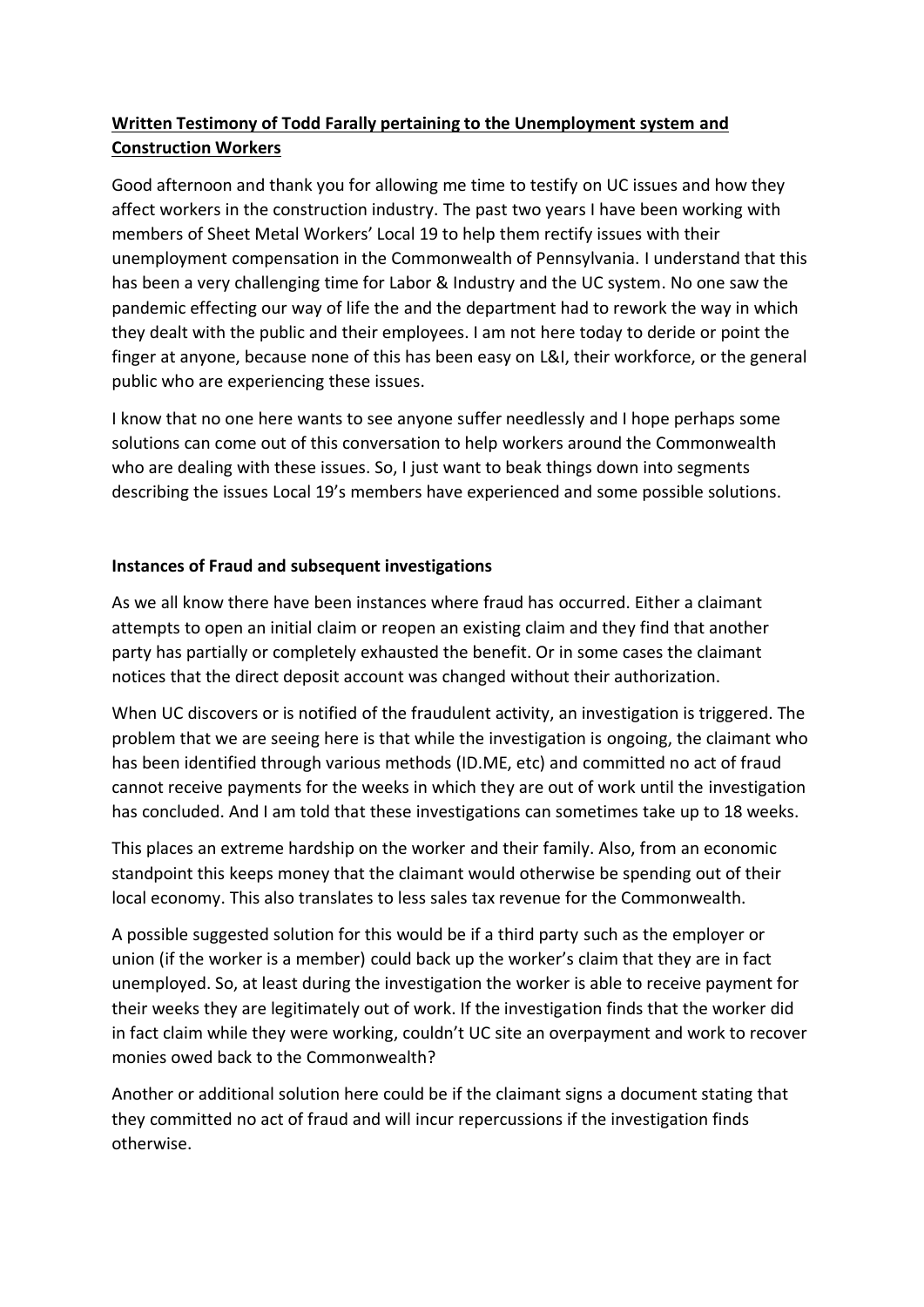We are finding that the number of workers who are experiencing these fraud issues have increase dramatically over the last several months, especially for union construction workers. If left unchecked this could cause significant undue financial harm to hard working Pennsylvanians.

### **W2 being issued for Flagged Fraud Cases**

Another issue which is affecting members who have been caught up in cases of fraud is that after the fraud has been flagged, the worker contacts all necessary parties to give notification that they have been defrauded. They also file a police report as well. The issue after the fact is that some have received a W2 from UC where the worker has to pay taxes on all the defrauded monies.

A case in point is one of our members found out in October that a fraudulent claim was opened in their name. They went through all the necessary steps to notify parties of the fraud. However, on Monday February  $7<sup>th</sup>$ , they received a W2 from UC stating that they owe Federal taxes on \$15,000. If the worker notified all parties, why would the W2 be issued? This statement is being made to flag this sort of issue. If it is happening to one worker, it most likely is happening to others throughout the Commonwealth.

#### **Rotation issues (start stop)**

In the construction industry certain times of the year and depending on the ebb and flow of the economy worker rotations are sometimes instituted by the contractor to ensure the work they currently have on the books can be sufficiently staffed without losing their entire workforce. So, a worker is laid off for one week due to lack of work and is brough back the following week, and then off the week after that. This sort of rotation could also present itself in several forms. Week on/week off, two weeks on/two weeks off, three weeks on/one week off, etc.

The problem many members are experiencing is that when they enter into this sort of rotation they file their initial claim (or reopen an existing one), the first week is accepted. When they go back to work the following week and file that they have worked that week two things sometimes occur. Either the system will state that they cannot claim any subsequent weeks being that they are now back to work full time or the claim is flagged for fraud. Which then places their claim under investigation, as stated prior in this testimony, these investigations can take several months to reconcile.

While certainly not simple, and I am by no means am I a programmer, but I feel this is a situation where the system needs to be reprogramed to address this issue. And I am sure you're aware of this, but I just wanted to submit this for the record, because this is a real issue that affects many construction workers throughout our Commonwealth.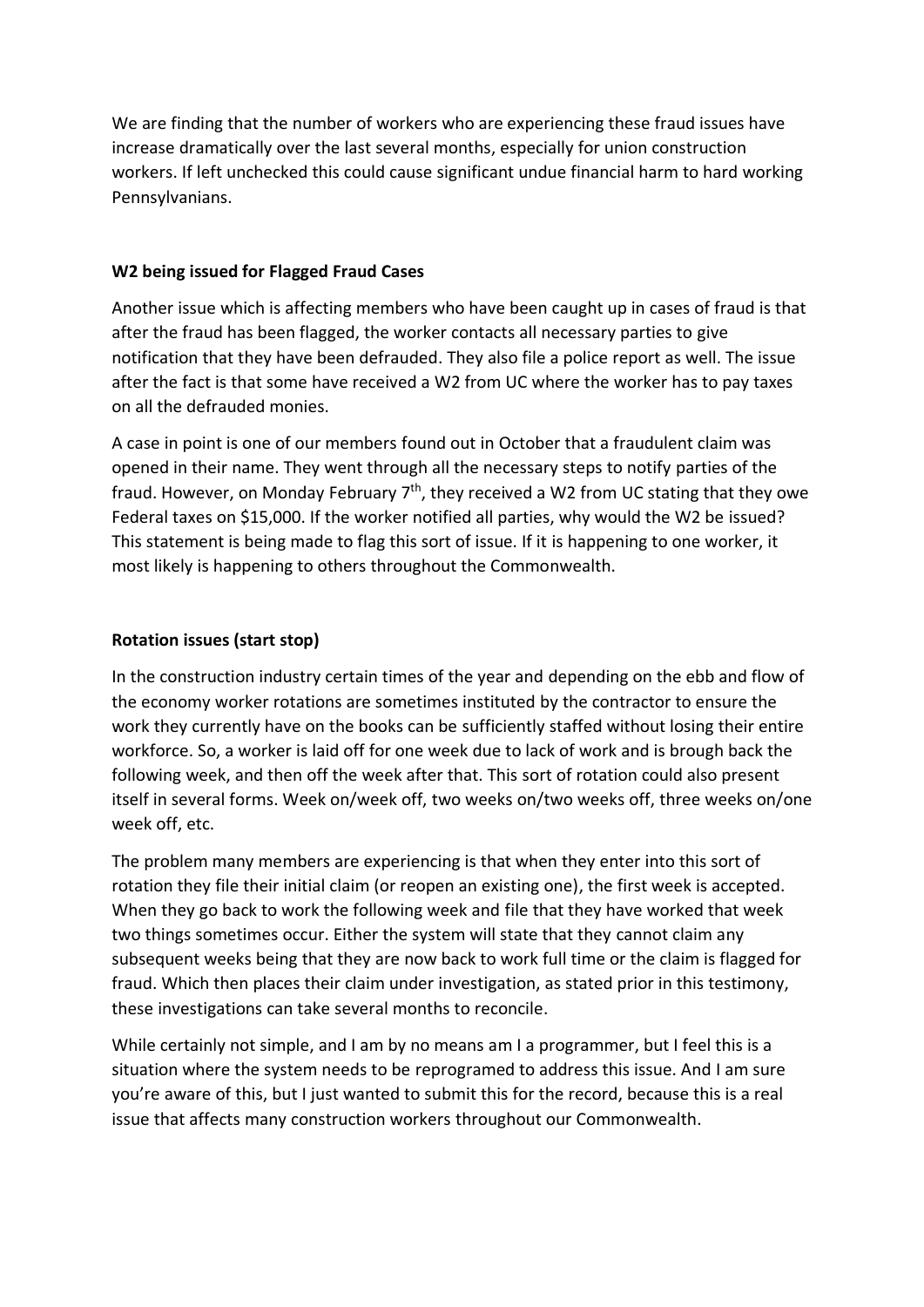#### **Claims Stopping with no explanation**

There have been several instances where a member has been certifying every week with no issue only to have their claim either disqualify that week they are attempting to certify, or the system would state that the certified week is "in progress" and payment had not been released. This would continue for every subsequent week until the claimant could speak with someone from the UC Service Center.

### **Not receiving a letter when UC benefits are exhausted**

This doesn't pertain to non-union workers in the construction industry. However, for those workers who are union members with a hiring hall this is a very important issue. If a claimant is a unionized construction worker and they exhaust their unemployment benefits, many union hiring halls will place that worker on a priority hiring list. Without a letter stating that all benefits have been exhausted, workers are unable to attain that priority status. If there were a way that UC could have a form letter set up to either be mailed, emailed, or sent to the claimant's messages in their dashboard, that would solve a big problem that many construction workers are facing throughout the Commonwealth.

Todd Farally Sheet Metal Workers Local 19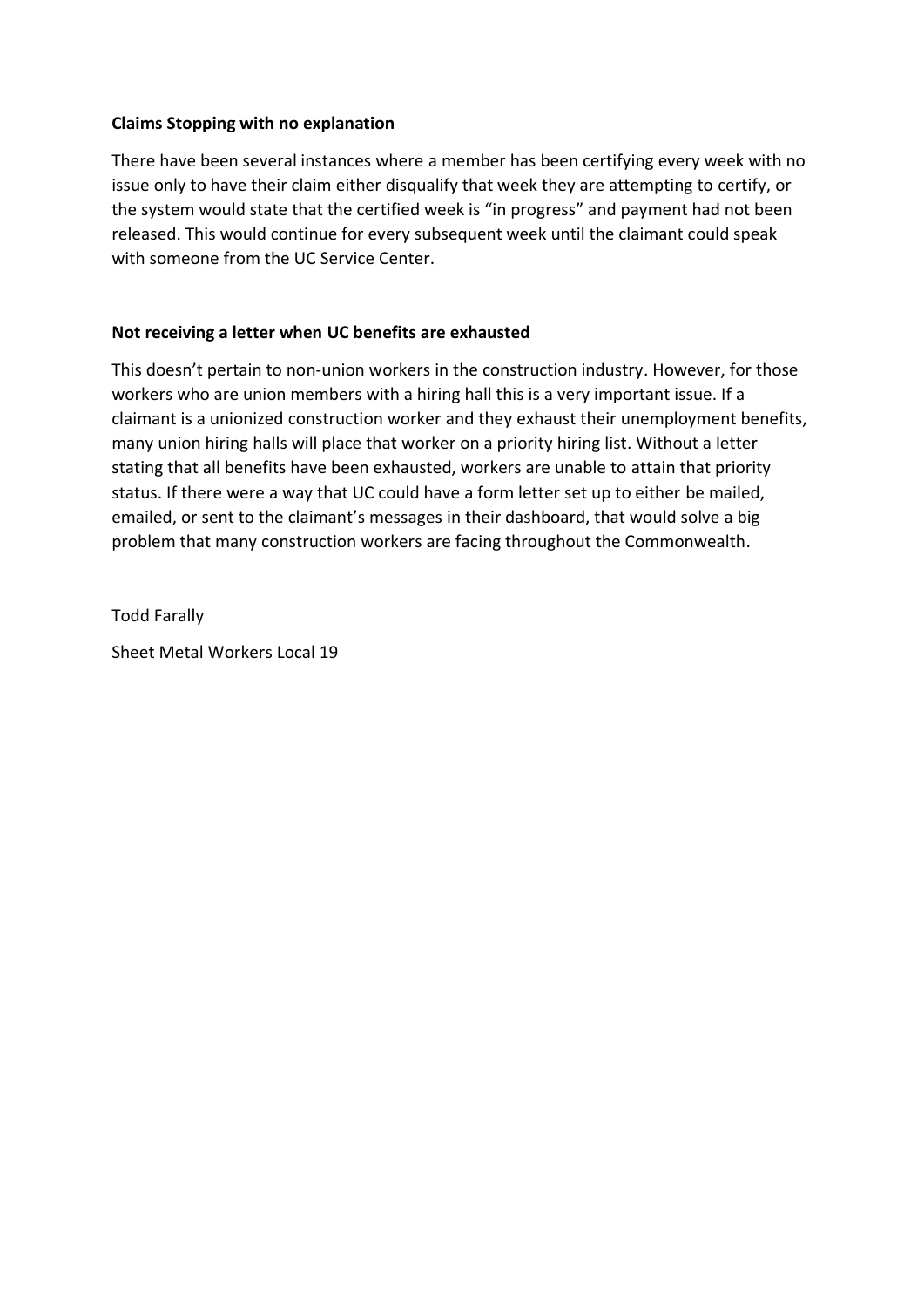Thank you for inviting me here today to discuss issues related to the new unemployment system. My name is Jesse DiRenna and I'm the President of Operating Engineers Local 66. Our organization represents over 7000 members and our jurisdiction covers half of the commonwealth. We are primarily heavy equipment operators and mechanics. As most of you know, construction work is impacted heavily by weather conditions, economic conditions and, certainly, seasonal impacts that drastically reduce the amount of work that can safely be performed outdoors.

Many people outside of the construction industry are unaware of certain dynamics that are uncommon in other industries. Construction projects begin and end at anytime during the year. Some jobs last for years and some last for days, sometimes just a single day. Considering the fact that our members get employment through a hiring hall, an individual could find themselves filing for unemployment at various times throughout the year. They also may have been employed by multiple employers throughout the year. Many of our members are the primary income earners in their family. For these reasons and others, a reliable, prompt and well-funded unemployment system is crucial to the survival of the construction industry.

Initially the pandemic flooded the system with claimants. Various federal relief programs that required managing and monitoring seemed to have stretched resources very thin which resulted in some delays. It is impressive to me that the delays and problems weren't more significant considering the volume of extra work created by the pandemic.

At times during the height of the pandemic we would get phone calls from our members regarding issues with their claims. But again, considering the circumstances, those calls to us were relatively few. It was early July 2021 when the call volume picked up. The calls steadily increased from late summer and through fall of 2021. Around Thanksgiving, our typical slow-season starting point, and throughout the holiday season and, frankly, up to the present, we are fielding many daily calls from our membership asking for assistance.

I could share hundreds of distressing stories from conversations I've had with our members. But instead I'll try to paint a picture of what issues they are facing. Obviously, long delays are what prompts members to call us to begin with. Typically, the individual has been waiting 8 weeks and oftentimes over 12 weeks and they feel helpless. Unsurprisingly to me, by and large, our members have been able to weather this to an extent. Most of our members understand how this industry works and prepare for the ups and downs. However, 12 weeks of zero income can strain even the most frugal among us.

Claims flagged for fraud have certainly caused delays. Sadly, many of those affected were not aware that their delay is caused by fraud until many weeks have passed. Attempting to correct it after having already waited so long has tested the mettle of even the most level-headed individuals.

A very common complaint centers around issues logging in or creating a Keystone ID. Often an individual will enter all information and get all the way to the end only to be sent back to the beginning with, seemingly, no ability to get out of this loop.

The ID Me portion of filing has proved to be an issue for a very small percentage of members that I've spoken to. Often those with limited technological skills are able to be helped by more tech savvy relatives or those helpful individuals at Career Link or elected representatives' offices.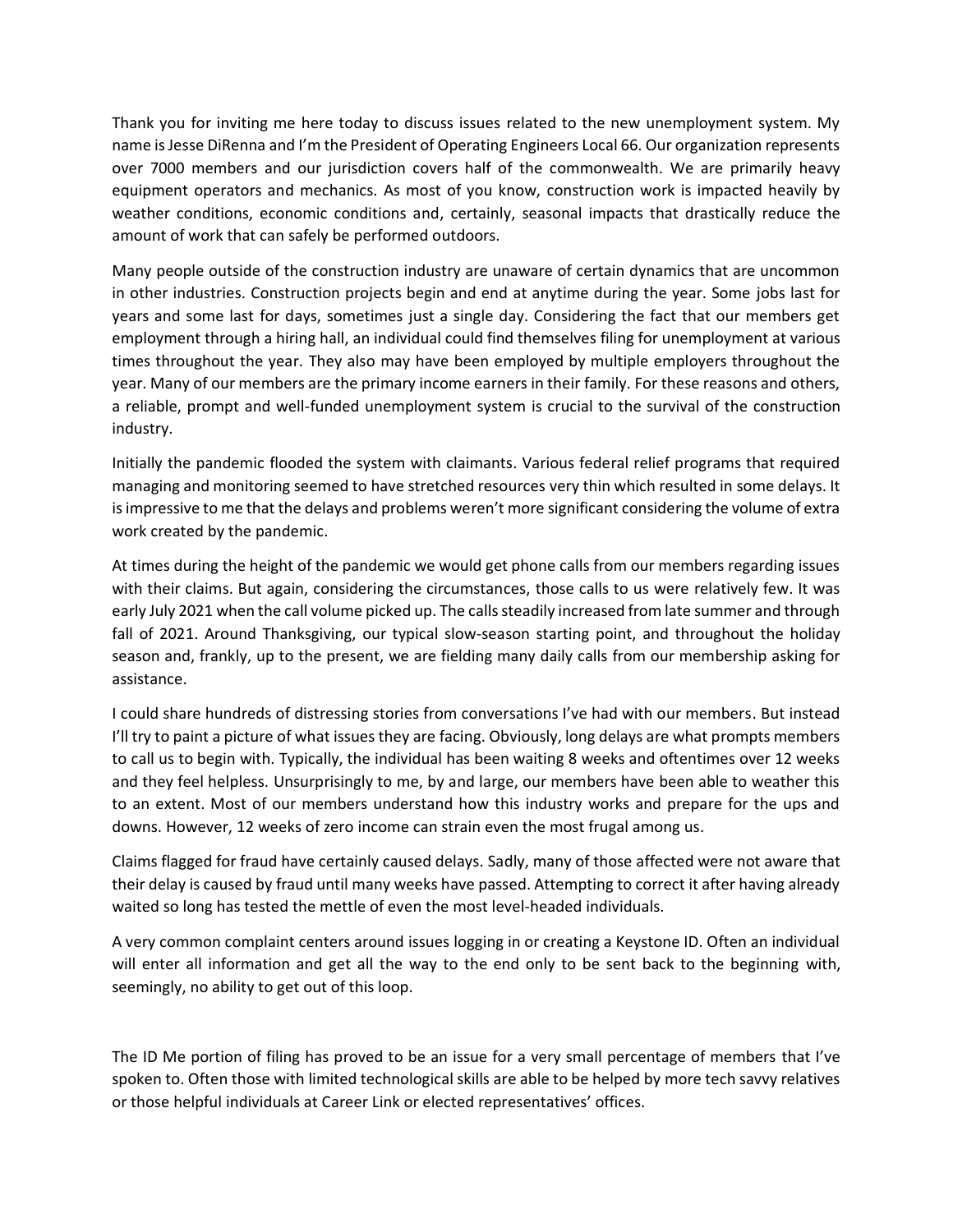I could go on and on but I'm sure many of you have heard many of the same issues that I am hearing. But I would rather look to find solutions. Short term solutions to ease the real time concerns of those impacted. Medium range solutions to avoid problems when the soon-to-start construction season winds down in the fall. And long-range potential solvency issue solutions that will prevent future painful benefit modification discussions.

I'm keenly aware of the need to continuously update and modernize systems. We are obligated to our membership to always search for ways to be more efficient, just as the state is obligated to taxpayers to allocate revenue appropriately. Attempts to modernize the 50-year-old UC system have long been in the works. But along the way a key component was, at best, overlooked and at worst, disregarded. Past decisions to not fully fund UC Service Centers, which resulted in hundreds of laid-off claims representatives, has come back to haunt us. Currently, turnover seems to be an issue also. A retention problem indicates to me a possible pay issue. One thing is for sure, when our members finally talk to a claim's representative, their issues are very often corrected in a matter of minutes.

One final point I'd like to make relates to retaining skilled construction workers and attracting a future skilled construction work force. We are about to see a once in a generation, multi-year investment in infrastructure. I fear that uncertainty related to Unemployment Compensation will push people away from the construction industry and, unfortunately, it probably already has.

Thank you again for the opportunity to speak about this important issue.

Respectfully,

Jesse DiRenna President IUOE Local 66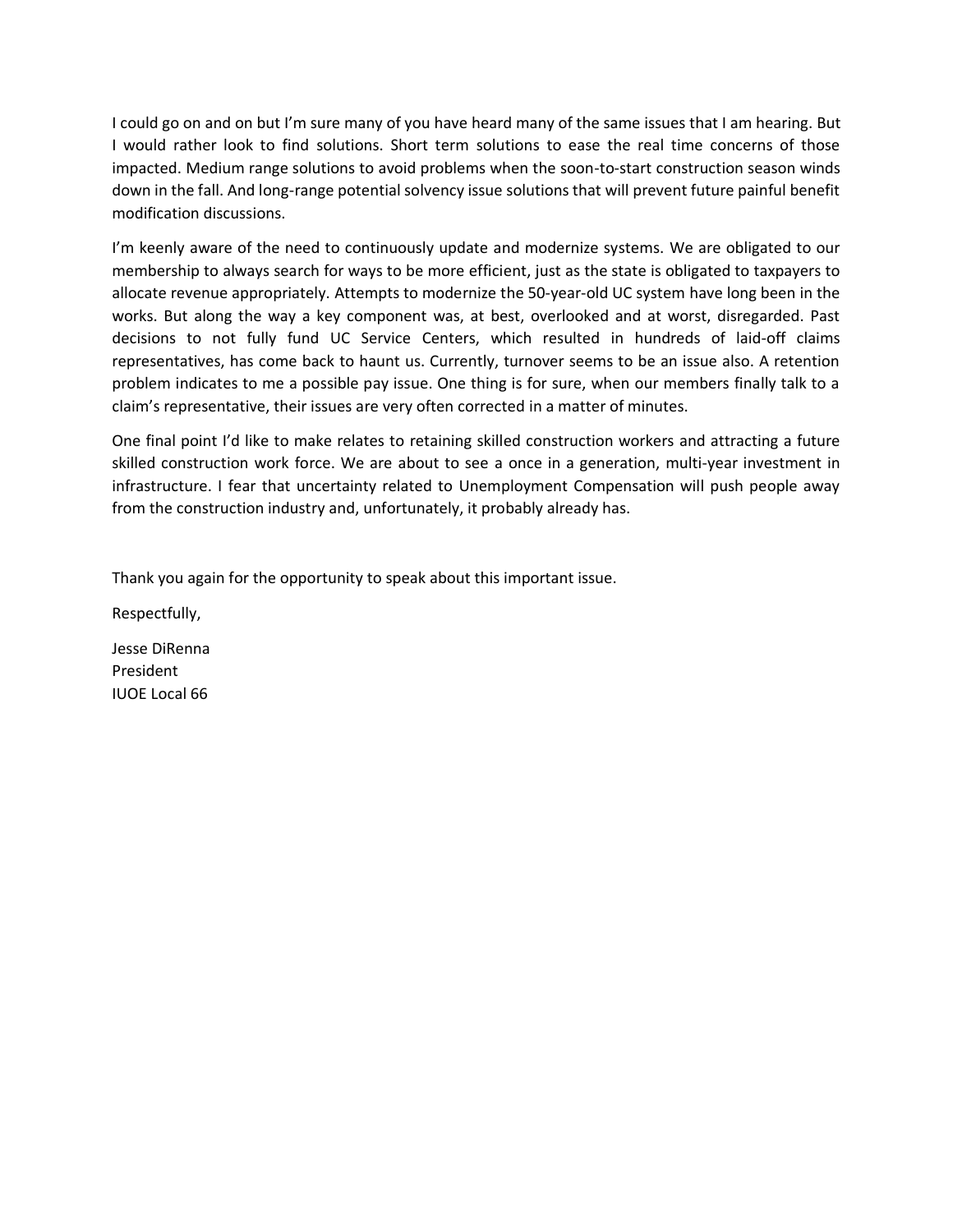

### **Testimony of Secretary Jennifer Berrier Department of Labor & Industry (L&I) Before House Democratic Policy Committee February 14, 2022**

Good morning, Chairman Bizzarro and members of the House Democratic Policy Committee. Thank you for the opportunity to speak with you today about the expiration of Unemployment Compensation (UC) benefits for workers, specifically in the construction industry.

## **Eligibility for Unemployment**

Generally speaking, UC serves as a bridge between jobs for claimants who were laid off due to no fault of their own. Any unemployed person can file an application for benefits and a claimant's potential eligibility is based on the information provided to L&I by the claimants themselves as well as their employer. To be eligible for UC, a claimant, among other requirements, must have earned sufficient wages in his or her base year. The way each state defines a 'base year' varies slightly, but every state does have some form of time prior to when a claim was filed where a claimant must have earned sufficient wages and have been attached to the workforce. The 'base year' in Pennsylvania specifically consists of wages earned in the previous five quarters, excluding the most recent quarter (known as the 'lag quarter'). For example, if a claimant was to file an unemployment claim tomorrow their base year would begin in October 2020 and end at the end of September 2021. A visualization of this is below.

| Claim filed             | Base year<br>begins | Base year<br>ends           |
|-------------------------|---------------------|-----------------------------|
| $10/3/21 - 1/1/22$      | <b>July 2020</b>    | End of June<br>2021         |
| $1/2/22 - 4/2/22$       | <b>Oct 2020</b>     | End of Sept.<br>2021        |
| $4/3/22 - 7/2/22$       | <b>Jan 2021</b>     | End of Dec.<br>2021         |
| $7/3/22 - 10/1/22$      | April 2021          | End of<br><b>March 2022</b> |
| $10/2/22 -$<br>12/31/22 | <b>July 2021</b>    | End of June<br>2022         |

To further complicate a claimant's potential eligibility, in Pennsylvania a claimant cannot simply make a lump sum of wages in their base year to be eligible for unemployment. Currently, the UC law requires a claimant to be sufficiently tied to the labor force for at least two quarters of the four quarters that make up their base year. On top of that, a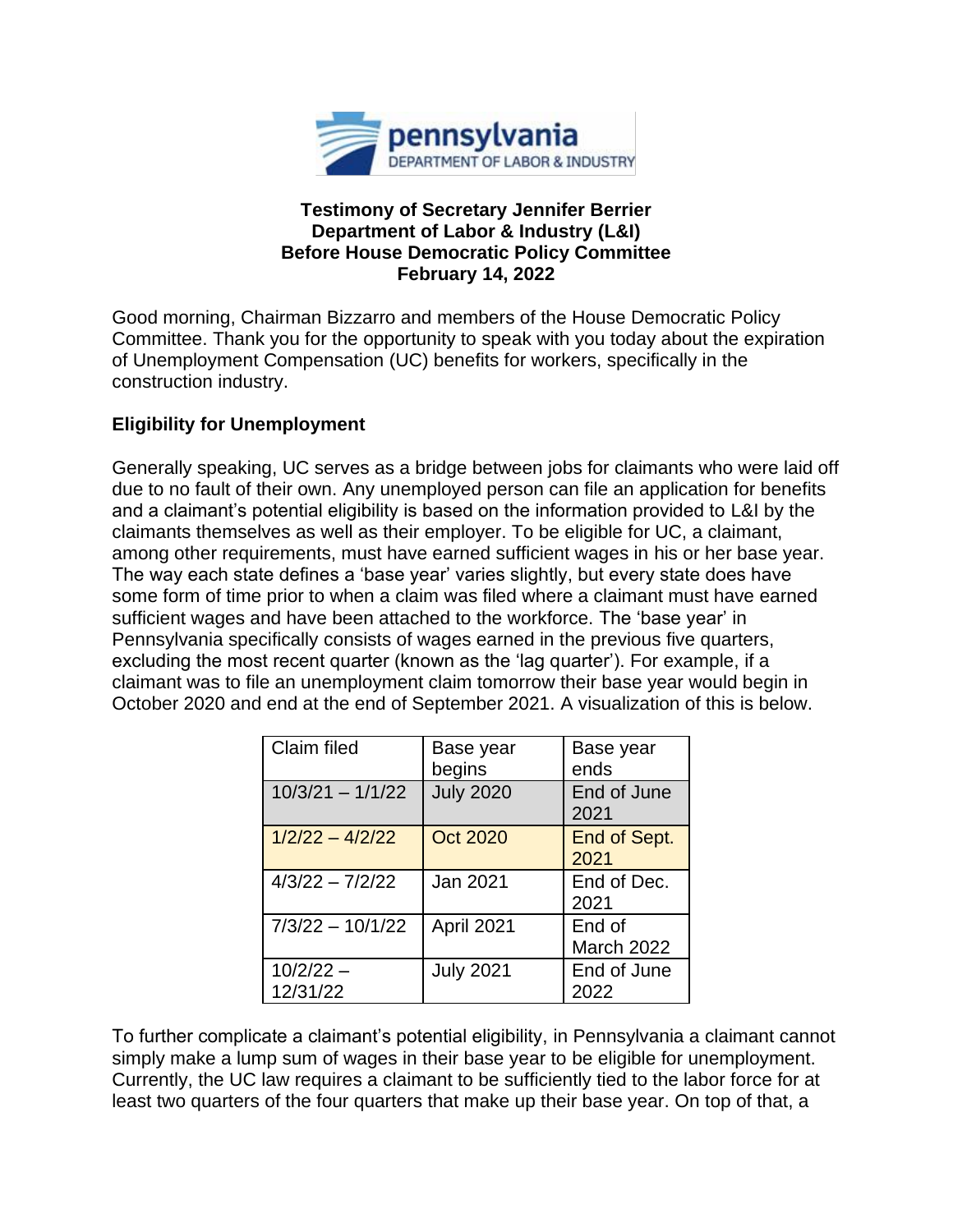claimant must have qualifying base year wages where they make at least \$116 per week for 18 or more weeks during the base year – known as credit weeks. An additional barrier is that at least 37% of wages must be earned outside of the claimant's highest income quarter of the period. To recap, a claimant must have made at least \$116 in 18 separate weeks over at least two separate quarters in their base year, and at least 37% of the wages must have been earned outside of the claimant's highest income quarter of the base year period.

### **How did this become so complicated?**

To be frank, this is an incredibly convoluted and complex way to calculate benefit eligibility. These complications are a recent, purposeful development, enacted during the Corbett Administration. As part of the response to fiscal pressures on the UC Trust Fund following the Great Recession, Republicans in the state legislature passed Act 6 of 2011 which, among a myriad of other changes, created the credit week formula for benefit eligibility. This has the intended effect of saving the Trust Fund money by ensuring fewer UC claimants are eligible for benefits and tying up additional claimants in webs of red tape.

Pennsylvania is one of only two states that require claimants to have worked a certain number of weeks, or credit weeks (Ohio is the other). The credit week requirements create confusion for claimants and employers and consume administrative time and resources that would be better spent processing claims. Many monetary appeals stem from credit week issues. Many employers with employees in multiple states do not even report credit weeks to PA UC because other states do not require them to do so and therefore it is not part of their standard reporting. In fact, our estimates are that between 10 and 15 percent of employers do not report credit weeks at all. As a result, when a claimant files a new claim but their employer did not report credit weeks, UC staff must conduct a time-consuming investigation to determine whether they had enough credit weeks. These investigations can take weeks, particularly if UC staff must request information from out-of-state. This consumes valuable administrative time and resources that could otherwise be devoted to processing claims; precious days and weeks that out-of-work claimants cannot afford to waste are lost to an unnecessary requirement.

In short, the implementation of the credit weeks formula by the Corbett Administration made the system more complicated, more convoluted and more difficult for claimants to receive benefits.

## **How to help workers**

This topic is especially pertinent as the effects of the COVID-19 pandemic continue to ripple through the Pennsylvania economy and disproportionately affect sectors of the economy such as the construction industry. In December 2021 alone, the construction industry accounted for over one quarter of all initial claims for UC.